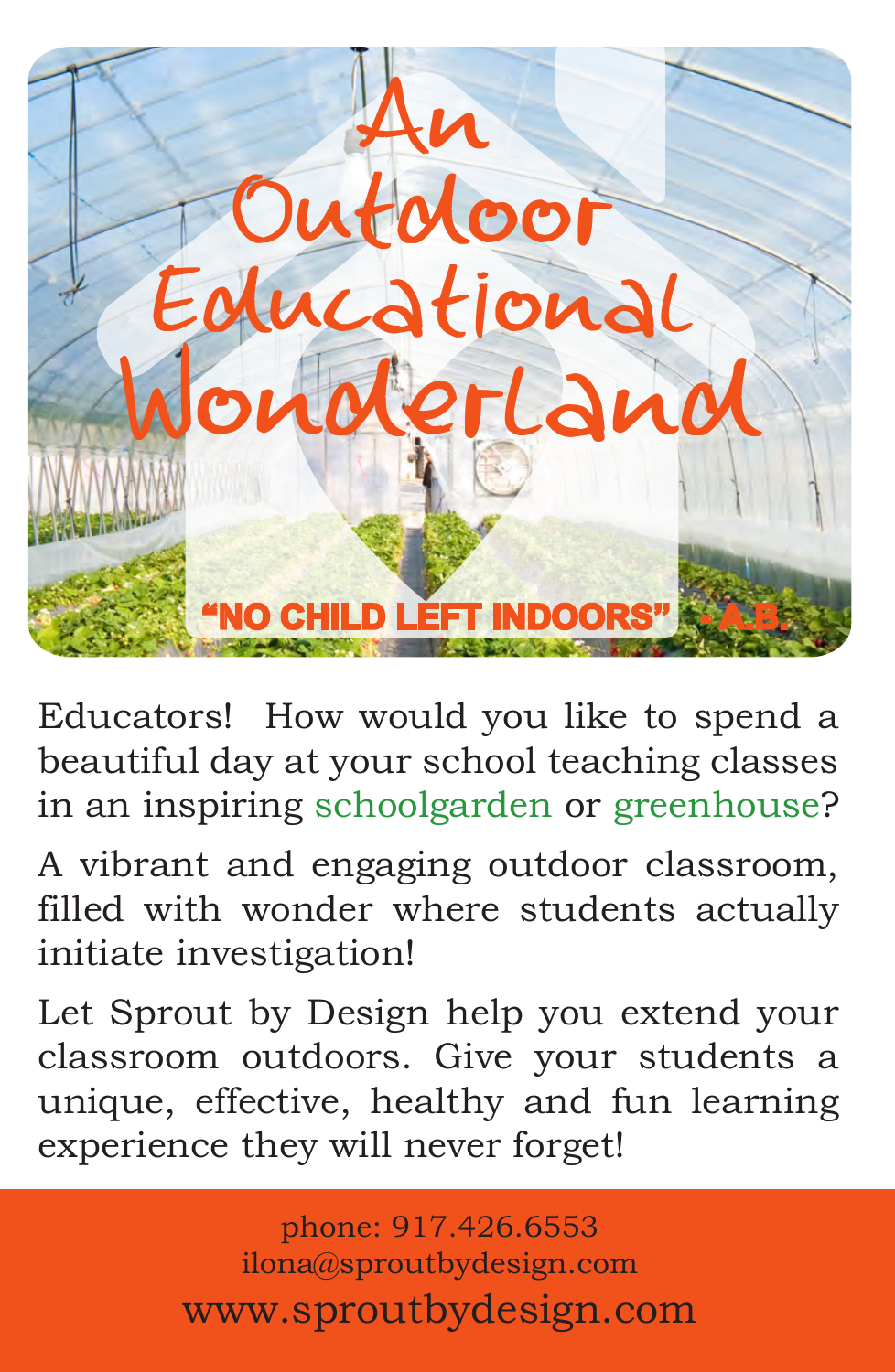#### Mandate: "No Child Left Indoors" - Adrian Benepe Our motto: Design, Build, Educate, Grow!

Sprout by Design is a one stop shop that builds Outdoor Educational Wonderlands, including greenhouses, school gardens, educational playgrounds, forts and chicken coops. You dream it, we built it!

We pair your new outdoor classroom with hands-on workshops and lesson plans, that apply the principles of the Common Core Standards.

Our garden-based learning programs use nature as a practical tool to teach students Math and Science. We also apply Vocabulary, Geography, Social Studies, as well as broader concepts like understanding the food source, healthy eating, environmental responsibility & the green economy.

# Design & Build

Garden/Outdoor Classroom Student Workshops In-classroom Garden **Greenhouse** Green Walls/Fences Chicken Coops Educational Playgrounds Compost Systems

# Educate & Grow

Professional Development Curriculum Design Garden Planning Garden Management

### Don't have a green space?

SBD works inside classrooms, nearby abandoned lots, on roofs, in community gardens, in parks and school parking lots. Experience has taught us to be crafty. Let us help you find a solution.

#### Budget?

Even a small budget can make a profound impact. A program can be as simple and inexpensive as a workshop where students use old soda bottles to create their own mini gardens on the class windowsill. Or as comprehensive as the design and build of a year round greenhouse where students actually sell the crop they grow to local restaurants, learning all aspects of business.

# Funding?

We work with passionate educators and parents, non-profits, grants, private funding, PTAs, PTOs and grassroots initiatives like bake sales.

# Clients in NYC include:

- Growing up Green (Queens)
- PS/MS 282 (Brooklyn)
- Discovery High School (Bronx)
- PS 175 (Manhattan) and many more

See our portfolio on www.sproutbydesign.com for more photos